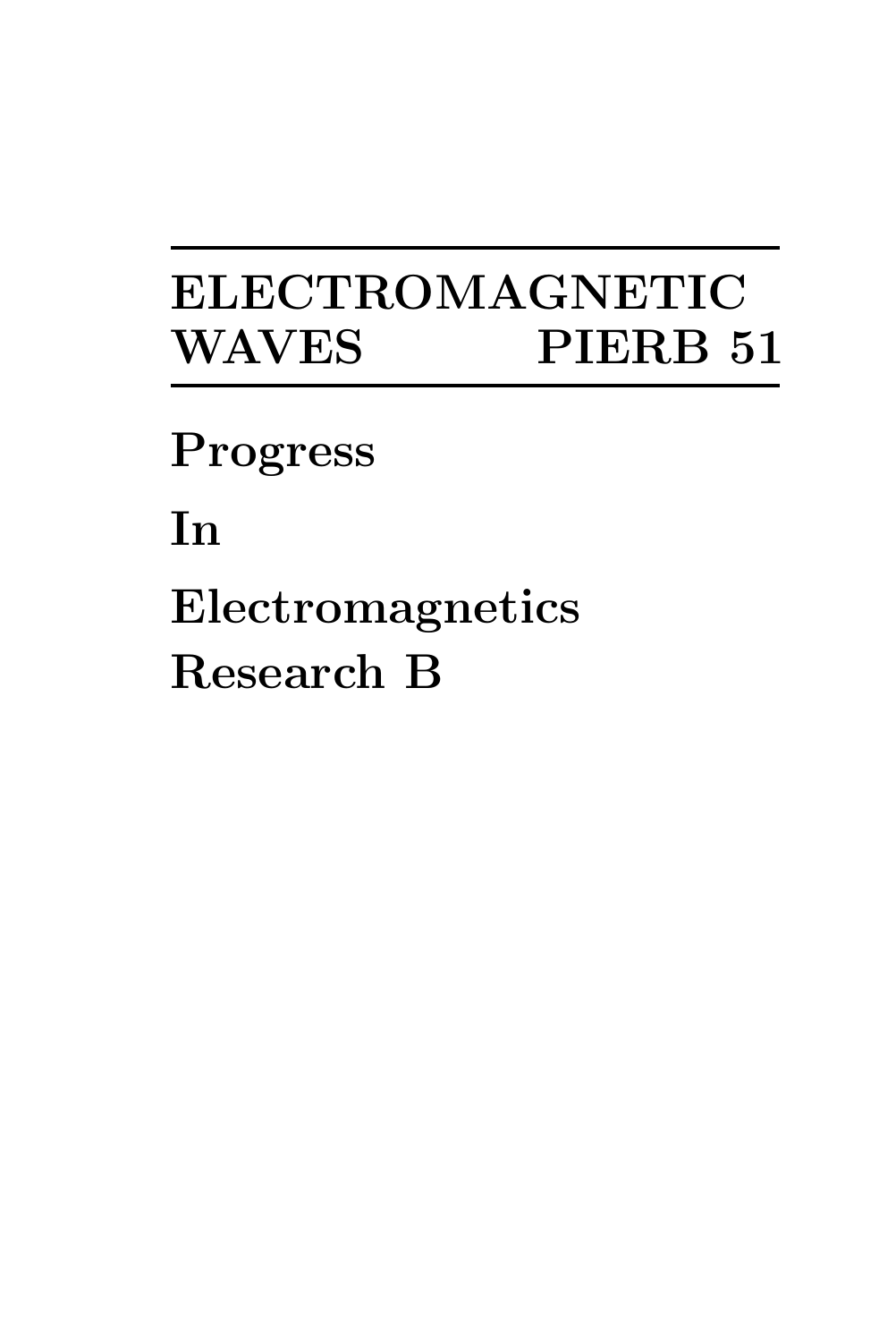°c 2013 EMW Publishing. All rights reserved.

No part of this publication may be reproduced. Request for permission should be addressed to the Publisher.

All inquiries regarding copyrighted material from this publication, manuscript submission instructions, and subscription orders and price information should be directed to: EMW Publishing, P. O. Box 425517, Kendall Square, Cambridge, Massachusetts 02142, USA.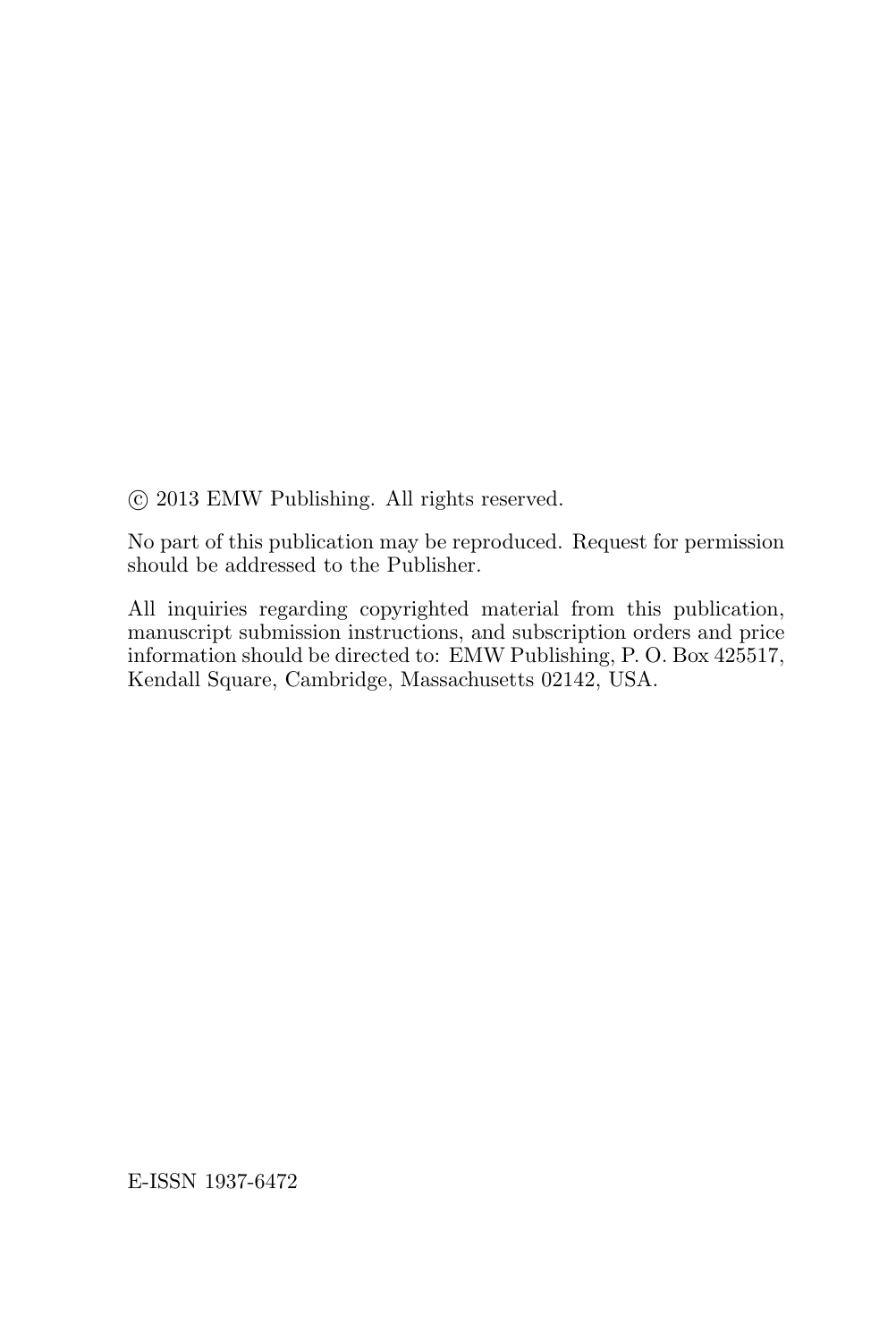## ELECTROMAGNETIC WAVES **WAVES**

Progress

In

### Electromagnetics Research B

Chief Editor: Weng Cho Chew

EMW Publishing Cambridge, Massachusetts, USA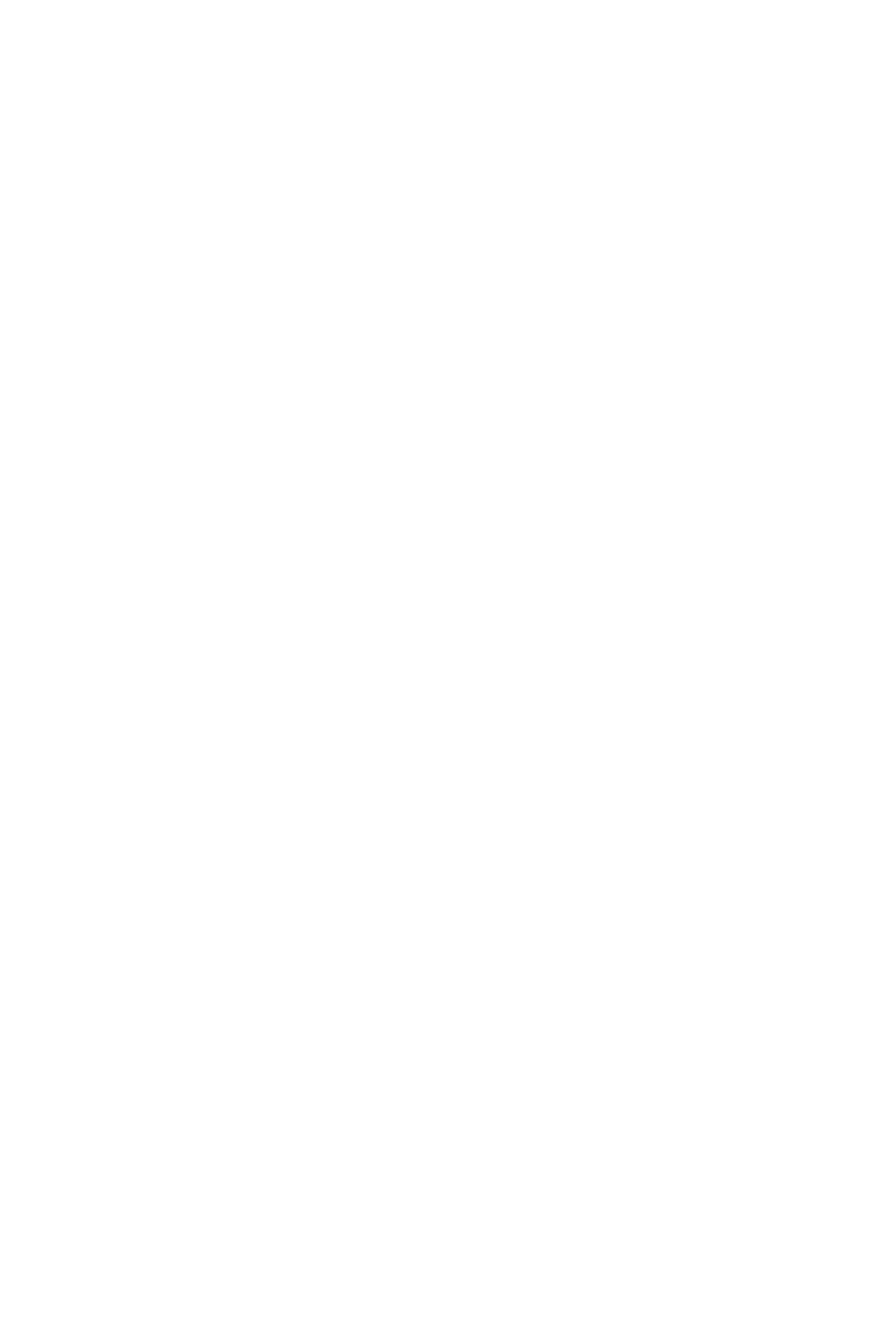#### **CONTENTS**

#### SEASONAL DISTRIBUTION MODELING AND MAP-PING OF THE EFFECTIVE EARTH RADIUS FACTOR FOR MICROWAVE LINK DESIGN IN SOUTH AFRICA

Abraham M. Nyete and Thomas J. O. Afullo

#### NOVEL NOLEN MATRIX BASED BEAMFORMING NETWORKS FOR SERIES-FED LOW SLL MULTIBEAM ANTENNAS

Fanourios E. Fakoukakis and George A. Kyriacou

#### A SHAPING TECHNIQUE FOR AIR-BORNE SCANNING REFLECTOR ANTENNA

Xiaoming Liu, Junsheng Yu, Xiaodong Chen, Yuan Yao Cheng Yang and Zejiang Lu

#### PROPAGATION OF ELECTROMAGNETIC WAVES GUIDED BY THE ANISOTROPICALLY CONDUCTING MODEL OF A TAPE HELIX SUPPORTED BY DIELECTRIC RODS

Natarajan Kalyanasundaram and Gnanamoorthi N. Babu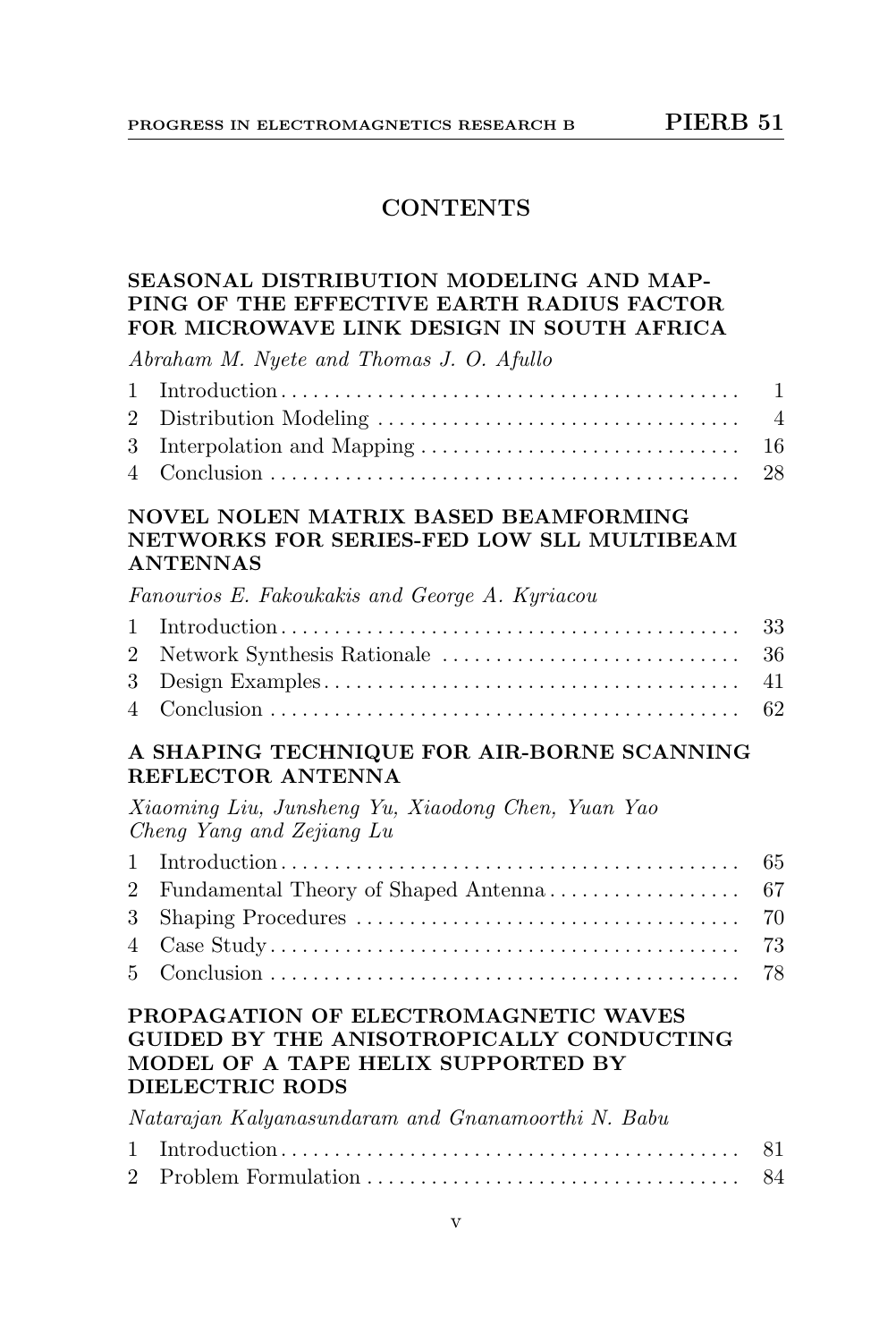#### PROGRESS IN ELECTROMAGNETICS RESEARCH B PIERB 51

| 4 Numerical Computation of the Dispersion Characteristic 91  |  |
|--------------------------------------------------------------|--|
| 5 Numerical Computation of the Tape Current Distribution  95 |  |
|                                                              |  |

#### DIFFERENTIAL EVOLUTION ALGORITHM FOR OPTIMIZING THE CONFLICTING PARAMETERS IN TIME-MODULATED LINEAR ARRAY ANTENNAS

S. K. Mandal, G. K. Mahanti, and Rowdra Ghatak

| 2 Theoretical Background of Time Modulated Linear Array  104 |  |
|--------------------------------------------------------------|--|
|                                                              |  |
| 4 The Fitness Function for Optimization of TMLAA  108        |  |
|                                                              |  |
|                                                              |  |

#### ELECTROMAGNETIC TOPOLOGY ANALYSIS OF EXTERNAL PULSES INTERACTION WITH SHIELDED CABLES USING SPICE MODELS

Haiyan Xie, Jianguo Wang, Yong Li, Shuang Li, Chun Xuan and Yue Wang

| 3 Simulation Approach for the Interaction Process  123 |  |
|--------------------------------------------------------|--|
|                                                        |  |
|                                                        |  |

#### NUMERICAL METHOD OF COMPUTING IMPEDANCES IN SHIELDED AND UNSHIELDED THREE-PHASE RECTANGULAR BUSBAR SYSTEMS

Zygmunt Piatek, Bernard Baron, Pawel Jablonski, Dariusz Kusiak and Tomasz Szczegielniak

| 3 Multiconductor Model of the Busbars  139 |  |  |
|--------------------------------------------|--|--|
|                                            |  |  |
|                                            |  |  |
|                                            |  |  |
|                                            |  |  |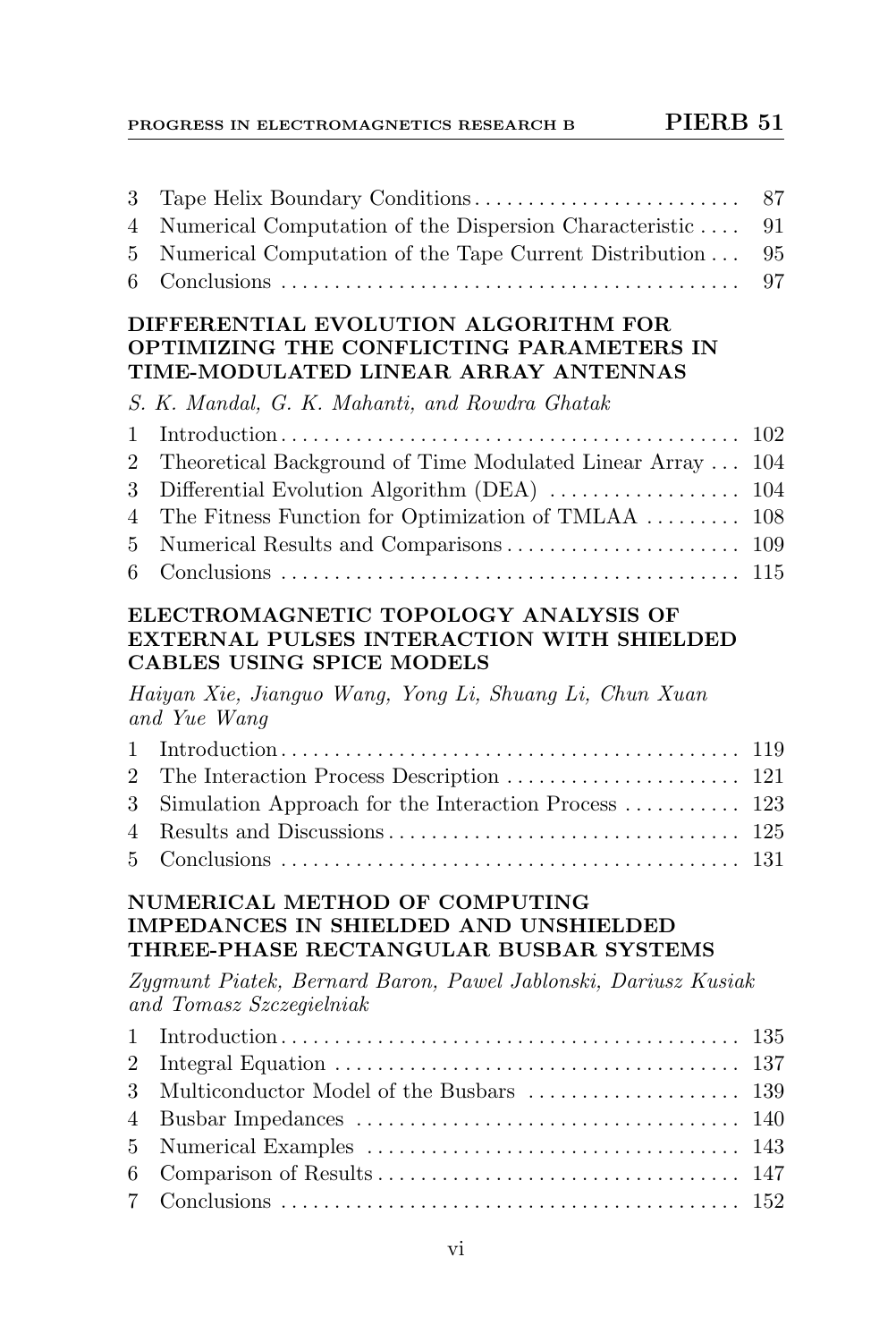#### SEGMENTED-CORE SINGLE MODE OPTICAL FIBER WITH ULTRA-LARGE-EFFECTIVE-AREA, LOW DISPERSION SLOPE AND FLATTENED DISPERSION FOR DWDM OPTICAL COMMUNICATION SYSTEMS

Babita Hooda and Vipul Rastogi

| 4 Compatibility of the Proposed Fiber with Conventional Fiber 168 |  |
|-------------------------------------------------------------------|--|
| 5 Sensitivity Analysis of the Structural Disorders on the         |  |
|                                                                   |  |
|                                                                   |  |

#### DESIGN OF SLOTTED GROUND HEXAGONAL MICROSTRIP PATCH ANTENNA AND GAIN IMPROVEMENT WITH FSS SCREEN

Nagendra Kushwaha and Raj Kumar

| 5 Frequency Selective Surface (FSS) Design  187           |  |
|-----------------------------------------------------------|--|
| 6 Experimental Results with the Aperture Type FSS and the |  |
|                                                           |  |
|                                                           |  |

#### EFFECT OF RADIOFREQUENCY HEATING ON THE DIELECTRIC AND PHYSICAL PROPERTIES OF EGGS

Shrikalaa Kannan, Satyanarayan R. S. Dev, Yvan Gariépy and G. S. Vijaya Raghavan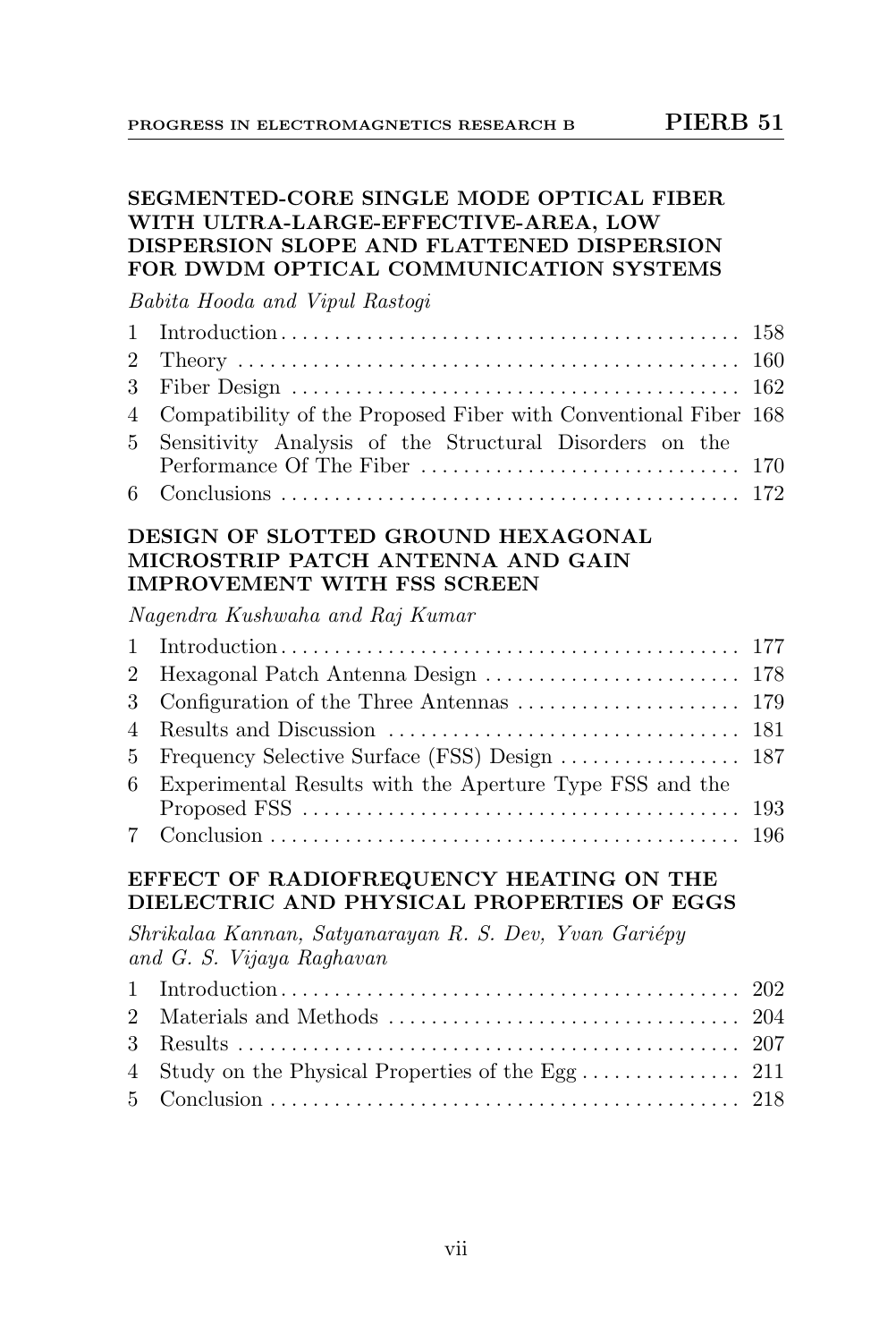#### THEORY OF A STRIP LOOP ANTENNA LOCATED ON THE SURFACE OF AN AXIALLY MAGNETIZED PLASMA COLUMN

Alexander V. Kudrin, Anna S. Zaitseva, Tatyana M. Zaboronkova Catherine Krafft and George A. Kyriacou

| 2 Formulation of the Problem and Basic Equations  223            |  |
|------------------------------------------------------------------|--|
| 3 Derivation of Integral Equations for the Antenna Current  225  |  |
| 4 Solution of Integral Equations for the Antenna Current  232    |  |
|                                                                  |  |
|                                                                  |  |
|                                                                  |  |
| Appendix A. Coefficients in the Field Representation  243        |  |
| Appendix B. Contribution of Eigenmodes to the Antenna Field. 244 |  |

#### FIELDS IN FRACTIONAL PARALLEL PLATE D'B', DB' AND D'B WAVEGUIDES

Samina Gulistan, Farhat Majeed, and Aqeel A. Syed

| 2 General Behaviour of Waves along a Guiding Structure  250 |  |
|-------------------------------------------------------------|--|
|                                                             |  |
|                                                             |  |
|                                                             |  |

#### ELECTROMAGNETIC MEDIA WITH NO DISPERSION EQUATION

Ismo V. Lindell and Alberto Favaro

| Appendix C. On P- and Q-media $\dots \dots \dots \dots \dots \dots \dots \dots \dots$ 285 |  |
|-------------------------------------------------------------------------------------------|--|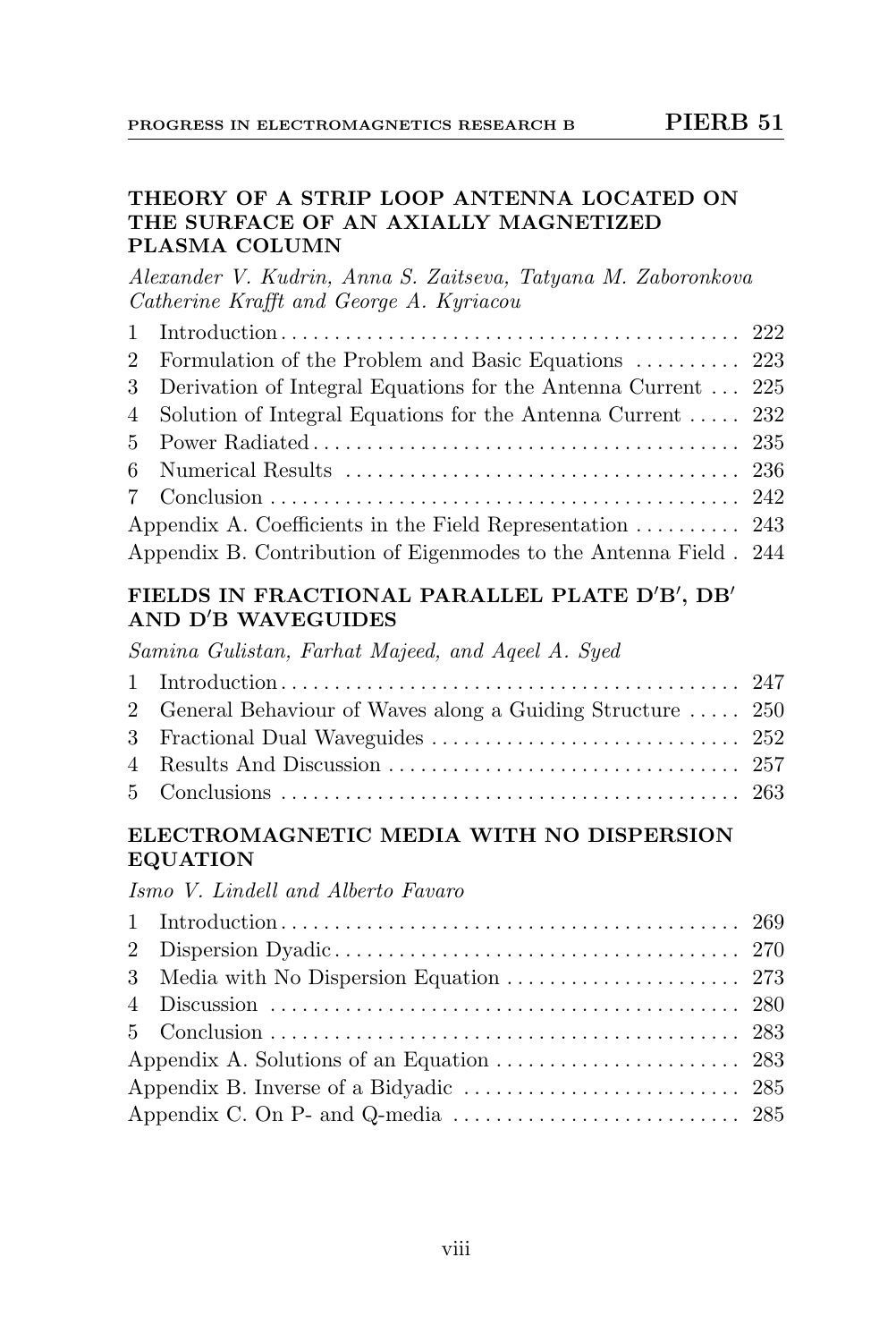#### ANALYSIS OF ELECTROMAGNETIC FIELD COUPLING TO MICROSTRIP LINE CONNECTED WITH NONLI-NEAR COMPONENTS

Hui Yan, Liping Yan, Xiang Zhao, Haijing Zhou, and Kama Huang

#### A FREE-SPACE METHOD FOR COMPLEX PERMITTIVITY MEASUREMENT OF BULK AND THIN FILM DIELECTRICS AT MICROWAVE FREQUENCIES

Zaiki Awang, Fatimah A. M. Zaki, Noor H. Baba Ahmad S. Zoolfakar and Raudah A. Bakar

#### WIRELESS COMMUNICATIONS IN A TREE CANOPY

Pobsook Sooksumrarn, Chainarong Kittiyanpunya, Paiboon Yoiyod and Monai Krairiksh

| 2 Measurement Campaign and Physical Interpretation 331 |  |
|--------------------------------------------------------|--|
|                                                        |  |
|                                                        |  |
|                                                        |  |

#### DESIGN OF RECONFIGURABLE MINIATURIZED UWB-BPF WITH TUNED NOTCHED BAND

Hesham A. Mohamed, Heba B. El-Shaarawy, Esmat A. Abdallah and Hadia M. El-Henawy

| 2 Structure and Design Considerations of UWB BPF with        |  |
|--------------------------------------------------------------|--|
|                                                              |  |
| 3 Reconfigurable Filter with Capacitors in Inner U-DGS  352  |  |
| 4 Reconfigurable Filter with Capacitors in Outer U-DGS  355  |  |
| 5 Reconfigurable Filter with RF Pin Diode in Outer U-DGS 357 |  |